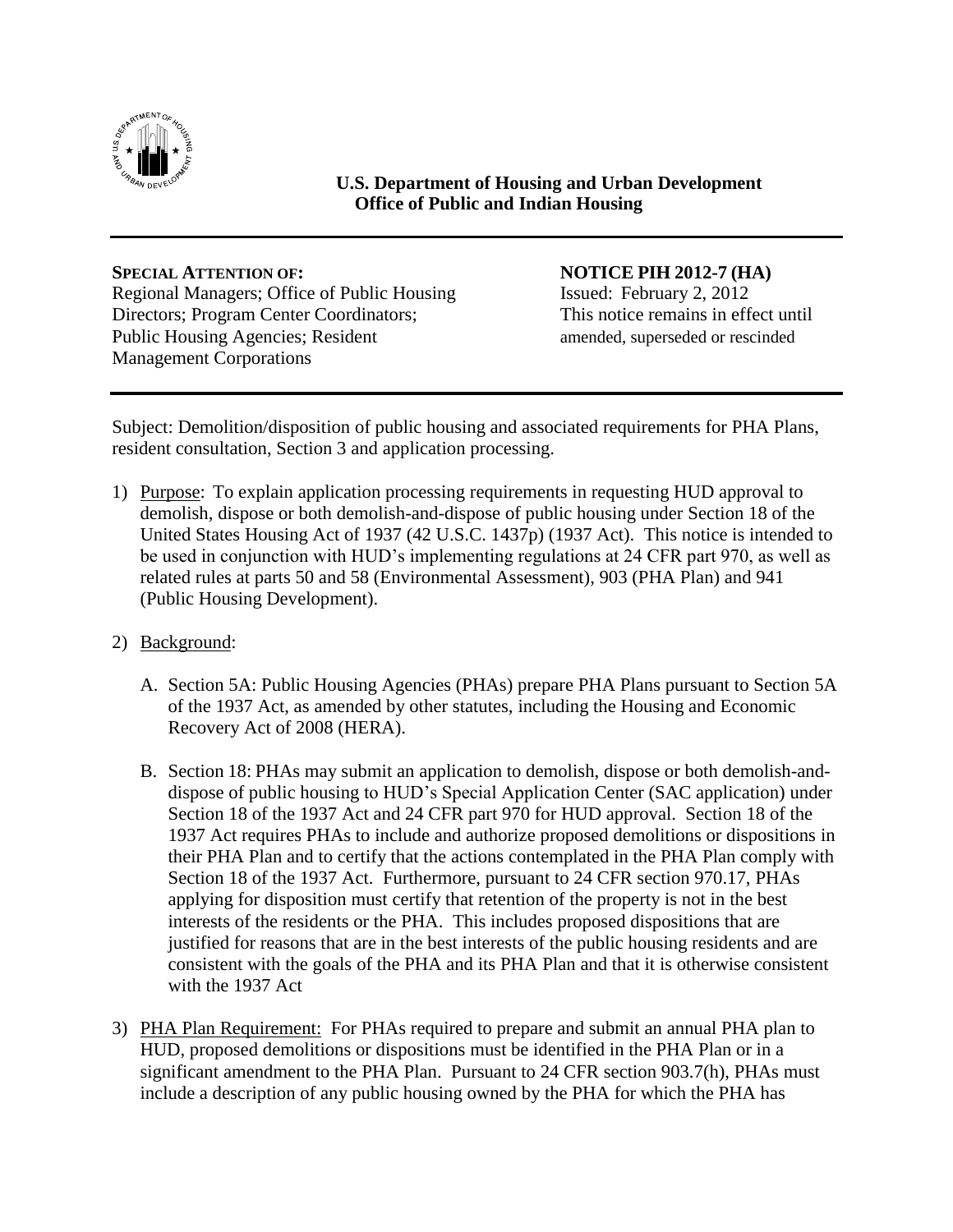applied or will apply for demolition or disposition approval under Section 18 of the 1937 Act and the timetable for demolition or disposition. HUD will not process or approve a SAC application without evidence that the PHA has complied with this requirement.

MTW Agencies include proposed demolitions or disposition in the Annual MTW Plan or an amendment to that plan, in compliance with applicable MTW Plan requirements (e.g. that at least one public hearing was held, that the Annual MTW Plan was available for public comment for at least thirty (30) days, and that the Agency took no less than fifteen (15) days between the public hearing and the approval of the plan by the Board of Commissioners/ Directors in order to incorporate any public comments into the plan). HUD will not process or approve a SAC application without evidence that the MTW Agency has complied with this requirement.

Qualified PHAs, as defined by HERA, no longer submit annual PHA Plans to HUD but are still required to hold an annual public hearing on their public housing activities, including any and all planned demolitions or dispositions. HUD will not process or approve a SAC application without evidence that the PHA has complied with this requirement.

## 4) Resident Consultation:

- A. Consultation for PHA Plan: For all proposed demolitions or dispositions, PHAs comply with the resident consultation requirements for the PHA Plan (24 CFR part 903), including sections 903.13, 903.15, 903.17, and 903.21(a), for a public hearing, a comment period and consultation with the applicable resident advisory board (RAB). PHAs ensure reasonable outreach to encourage broad public participation in the hearing on the PHA Plan (or significant amendment) as required by 24 CFR section 903.17(c).
- B. Consultation for SAC application: For proposed SAC applications, PHAs comply with resident consultation requirements under 24 CFR section 970.9, which include consultation with: (i) residents residing in the project proposed for a SAC application; (ii) resident organizations for the project, if any; (iii) PHA-wide resident organizations affected by the SAC application, if any; and (iv) the Resident Advisory Board (RAB) or equivalent body. PHAs should provide a copy of the SAC application to these residents and resident groups, post the SAC application on its website, and/or make the SAC application available for review at its central office.

PHAs should inform these resident and resident groups of the right to submit written comments about the SAC application, and inform them that the PHA will respond to their comments in writing and then submit their comments and its written responses to those comments to HUD as part of the SAC application. PHAs should also consult these resident and resident groups on the relocation plan, if any.

In addition, PHAs ensure that they communicate with residents in a manner that is effective for persons with hearing, visual, and other communications-related disabilities consistent with Section 504 of the Rehabilitation Act of 1973, and as applicable, the Americans with Disabilities Act. This includes ensuring that notices, policies, and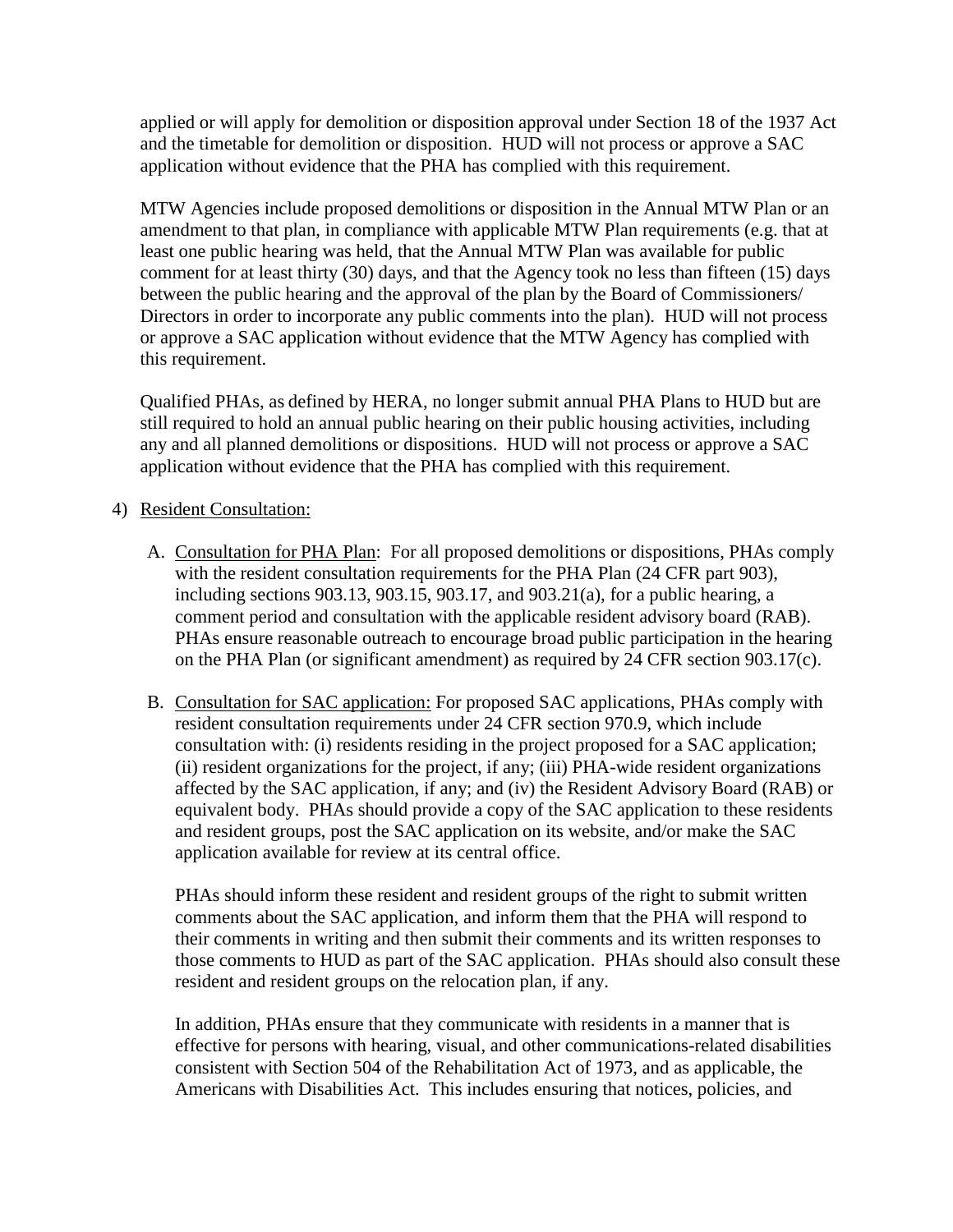procedures are made available via accessible communications methods including the use of alternative formats, such as Braille, audio, large type, sign language interpreters, and assistive listening devices, etc. (24 CFR section 8.6). In addition, PHAs ensure public hearing facilities and services are physically accessible to persons with disabilities in accordance with Section 504 and that persons with limited English proficiency (LEP) will have meaningful access to programs and activities. Furthermore, HUD encourages all grant recipients and sub-recipients to adopt the goals and objectives of Section 508 of the Rehabilitation Act of 1973 by ensuring that electronic and information technology is made available to persons with disabilities on a comparable basis as it is made available to persons without disabilities.

- C. Consultation for Dispositions with Development: The intent of consultation is to assure resident participation and awareness of future development plans. For disposition actions where public housing is redeveloped as new public housing as either conventional or under a mixed-finance method pursuant to 24 CFR part 941, subpart F, resident consultation occurs within the context of the PHA Plan amendment and SAC application, as noted above. Specifically, residents and resident groups are presented with information on the number and affordability of the public housing units and other affordable units to be developed, the number of bedrooms per unit, the screening and application requirements for new units, the ownership structure of the units, and any opportunity to return or other occupancy preferences for displaced residents. If such information is not available prior to the SAC application or subject to change after final SAC action, residents are informed of the potential for development plan revisions and provided with a means, such as a newsletter or open meeting, for how such revisions will be presented to residents.
- 5) HUD Civil Rights Review: HUD's Office of Fair Housing and Equal Opportunity (FHEO) conducts a civil rights review of SAC applications (FHEO review). Pursuant to 24 CFR section 970.7(a)(17), HUD may request additional information from PHAs in support of their SAC applications, including compliance with the nondiscrimination requirements of the relocation plan under 24 CFR section 970.21(a), compliance of any housing redevelopment or replacement plans with applicable site and neighborhood standards under 24 CFR section 941.202, and consistency of the SAC application with the PHA's affirmatively furthering fair housing certification under section 903.7(o).HUD will provide additional guidance to PHAs and its staff on how SAC applications must demonstrate that proposed demolition/disposition actions are in compliance with civil rights related requirements.
- 6) Environmental Reviews: Prior to submitting a SAC application, an Environmental Review for the proposed demolition or disposition must be completed pursuant to 24 CFR part 50 or 58, including compliance with environmental justice requirements. HUD will not process or approve a SAC application without the applicable local HUD Field Office of Public Housing indicating that one of the following has occurred: (1) the Environmental Review was completed by HUD under 24 CFR part 50 for the proposed demolition and/or disposition action, and the action is environmentally acceptable; (2) the Environmental Review was completed by a Responsible Entity under 24 CFR part 58 and HUD has approved a Request for Release of Funds; or (3) a Responsible Entity under 24 CFR part 58 has made a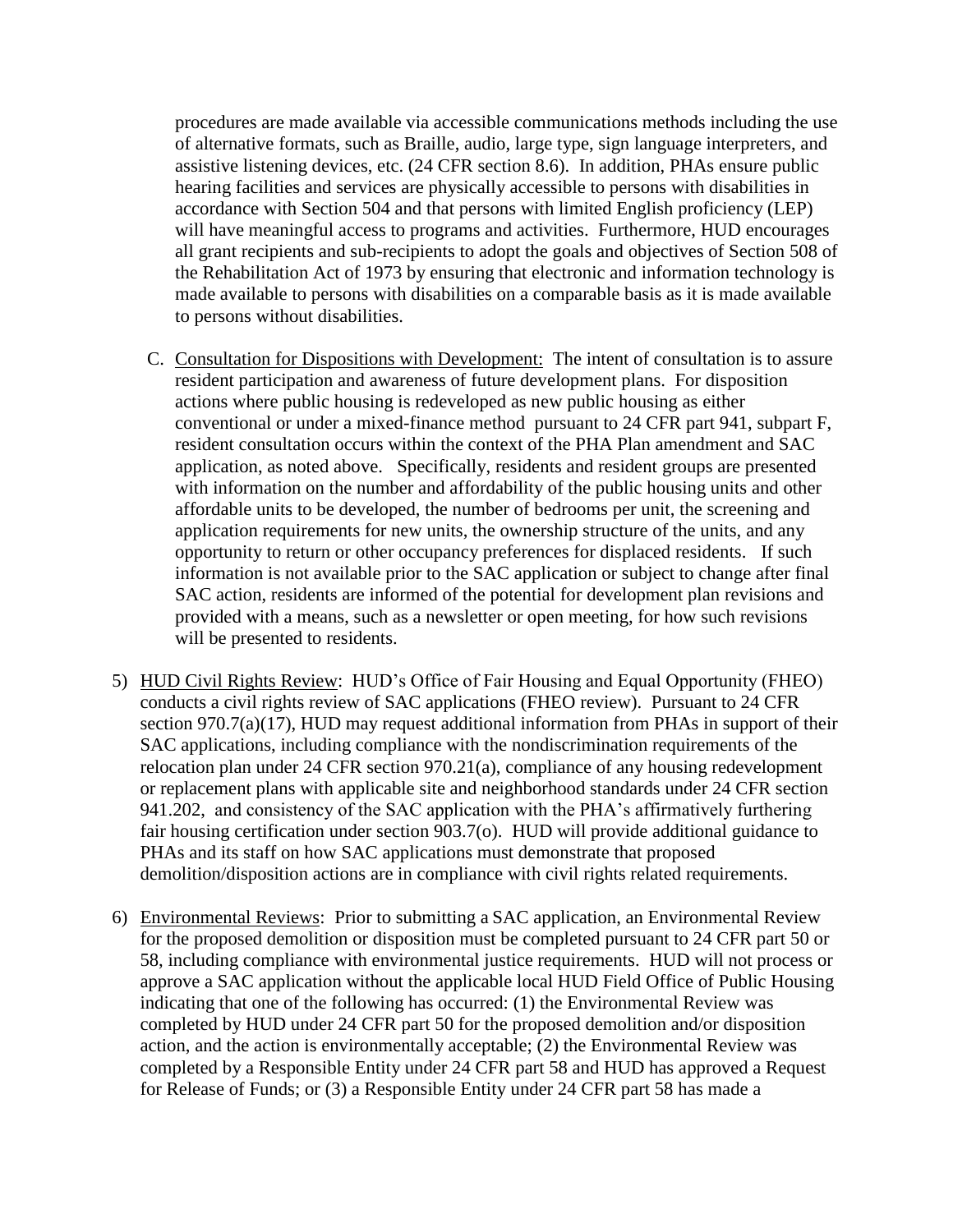determination that the project or activity is exempt under 24 CFR 58.34(a)(12) because the project or activity is categorically excluded under 24 CFR  $58.35(a)(4)$  or (5) and none of the related environmental laws are triggered.

- 7) Existing Financial Transactions: PHAs with an approved Capital Fund Financing Program (CFFP) transaction, Section 30 PHA Mortgaged Transaction (PMT) or Operating Fund Financing Program (OFFP) certify as part of the SAC application the existing agreement is not at-risk as a result of the proposed demolition or disposition. SAC reviews such certifications with the respective program office.
- 8) Security and Utility Deposits as Relocation Expenses: Pursuant to 24 CFR section 970.21(e)(2), the payment of a displaced resident's security, utility or both security-andutility deposits at a comparable housing unit may be an "actual and reasonable" relocation expense. To determine whether such a payment is reasonable, the PHA considers the current public housing security deposit's applicability to the new comparable housing unit. For example, if the current public housing security deposit is significantly less than the security deposit required for the new comparable unit, the PHA may decide to provide the resident with funds for the new security deposit. PHAs do not unreasonably hold public housing security deposits so they can use other 1937 Act funds for payments of residents' new security deposits. Loans or grants directly to displaced residents for new deposits are not permitted if the PHA's source is either Capital or Operating Funds. The PHA pays such deposits directly to the utility company or landlord with subsequent returns or refunds back to the PHA. The resident holds no interest in a utility or security deposit paid by the PHA.
- 9) Processing SAC Applications: Prior to submitting an application, PHAs ensure the application is complete with all information and documentation required by 24 CFR part 970 and the HUD-52860 form. The SAC will not process an application found to be incomplete or deficient on a substantial item (e.g. supporting information required under 24 CFR sections  $970.7(a)(1) - (17)$ . If a PHA submits a SAC application that is substantially incomplete or deficient, SAC stops the review, rejects the application in a formal letter to the PHA, and registers the application's status as "inactive" in HUD's Inventory Management System (IMS)/PIH Information Center (PIC) system (IMS/PIC). If SAC determines deficiencies to be minor or insubstantial, application processing may continue with the SAC requesting additional information. Information identified under 24 CFR sections 970.7(a)(1) - (17) is not deemed minor or insubstantial.

A PHA may submit a new application for the same demolition or disposition that HUD has rejected under a new application number in IMS/PIC. HUD reviews the new application pursuant to the requirements of 24 CFR part 970. After it is has rejected an application, HUD will not allow a PHA to submit the missing items or correct deficiencies in that rejected application. HUD may disapprove a complete application based on the criteria of 24 CFR section 970.29. Specifically, HUD disapproves applications if: (1) the PHA's certification is inconsistent with the PHA plan and/or any information or data available to or requested by HUD under the requirements of 24 CFR part 970; or (2) the application was not developed in consultation with the residents and resident groups as required in 24 CFR section 970.9.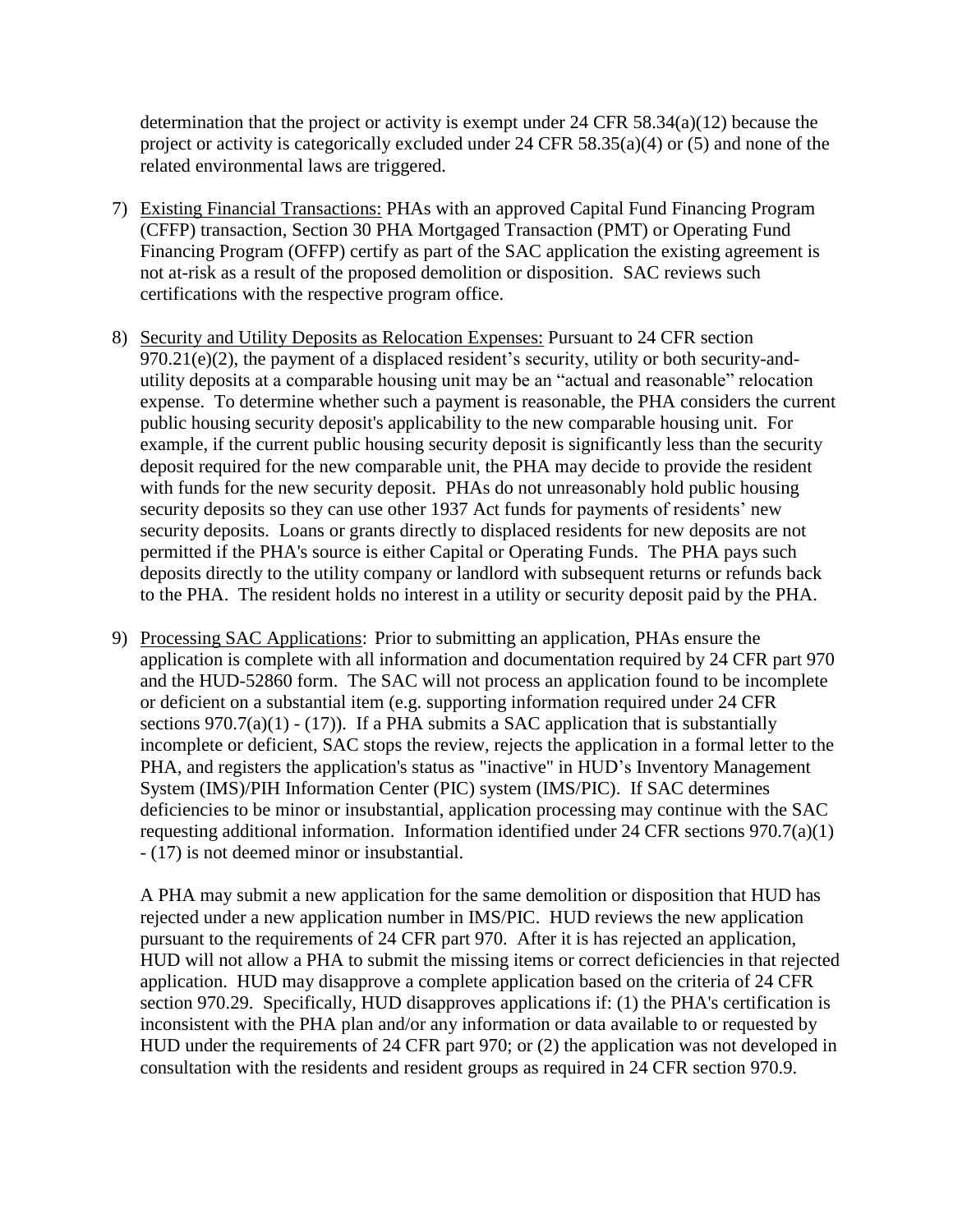- 10) Disposition Justification Criteria: A PHA may propose a disposition of units under 24 CFR section 970.17(c) if it certifies to HUD that the disposition is consistent with the goals of the PHA and the PHA Plan, and is otherwise consistent with the 1937 Act. PHAs include a narrative statement (and other information, if applicable) in their SAC applications to support their certifications. HUD reviews PHAs' certifications and narratives, along with other information that is available to or requested by HUD, on a case-by-case basis to determine if the certifications meet the criteria of Section 18 of the 1937 Act and 24 CFR part 970. However, generally the following apply:
	- A. Justifications supported by Insufficient Public Housing Funds: HUD disapproves SAC applications when a PHA's supporting certification is based on insufficient public housing funds (either Capital and/or Operating) as such certifications are inconsistent with the 1937 Act in light of alternative resources. Especially with the passage of the Rental Assistance Demonstration (RAD) program under the Consolidated and Further Continuing Appropriations Act of 2012 (for as long as the program remains authorized), there are options other than disposition. Specifically, the options available to PHAs to operate, maintain, and/or reposition low-income housing units (notwithstanding limited appropriations and deferred capital needs), include but are not limited to: (i) RAD; (ii) Choice Neighborhoods grants; (iii) public housing mixed-finance rehabilitation pursuant to 24 CFR part 941, subpart F; (iv) Capital Fund Financing Program (CFFP); (v) use of excess Operating Fund reserves; and (vi) voluntary conversion under Section 22 of the 1937 Act.
	- B. Justifications supported by Obsolescence Criteria: HUD processes SAC applications for the disposition of units under this section when a PHA supports its certification based on evidence that the units are obsolete and meet the criteria for demolition in accordance with 24 CFR section 970.15, as further explained in this notice. Alternatively, if units are obsolete and if a PHA submits a SAC application for both demolition and disposition, which, if approved by HUD, would allow the PHA to demolish the obsolete units using public housing funds and then dispose of the underlying land to allow for the new development of low-income housing units, including units developed pursuant to mixedfinance public housing rules at 24 CFR part 941, subpart F.
- 11) Section 3 Compliance: For purposes of Section 3 of the Housing and Urban Development Act of 1968 (Section 3), HUD's regulation to provide employment, training, and economic opportunities to the greatest extent feasible to Section 3 residents or business concerns is applicable, to any projects or activities funded by public housing funds, regardless of the amount of funds (24 CFR section 134.3(a)(3)). PHAs must comply with Section 3 if public housing funds are used to demolish public housing in accordance with a HUD approval under 24 CFR part 970. In addition, in the event that Section 3 does not apply to demolition and/or disposition actions, planning and carrying out Section 3 activities related to these proposed actions would satisfy, in part, the commensurate public benefit requirement for below fair market value (FMV) dispositions pursuant to 24 CFR section 970.19.
- 12) Use Restrictions: When a PHA proposes to dispose of public housing below FMV based on a commensurate public benefit pursuant to 24 CFR section 970.19, HUD generally requires the PHA to execute a use restriction or a similar recorded document in a form acceptable to HUD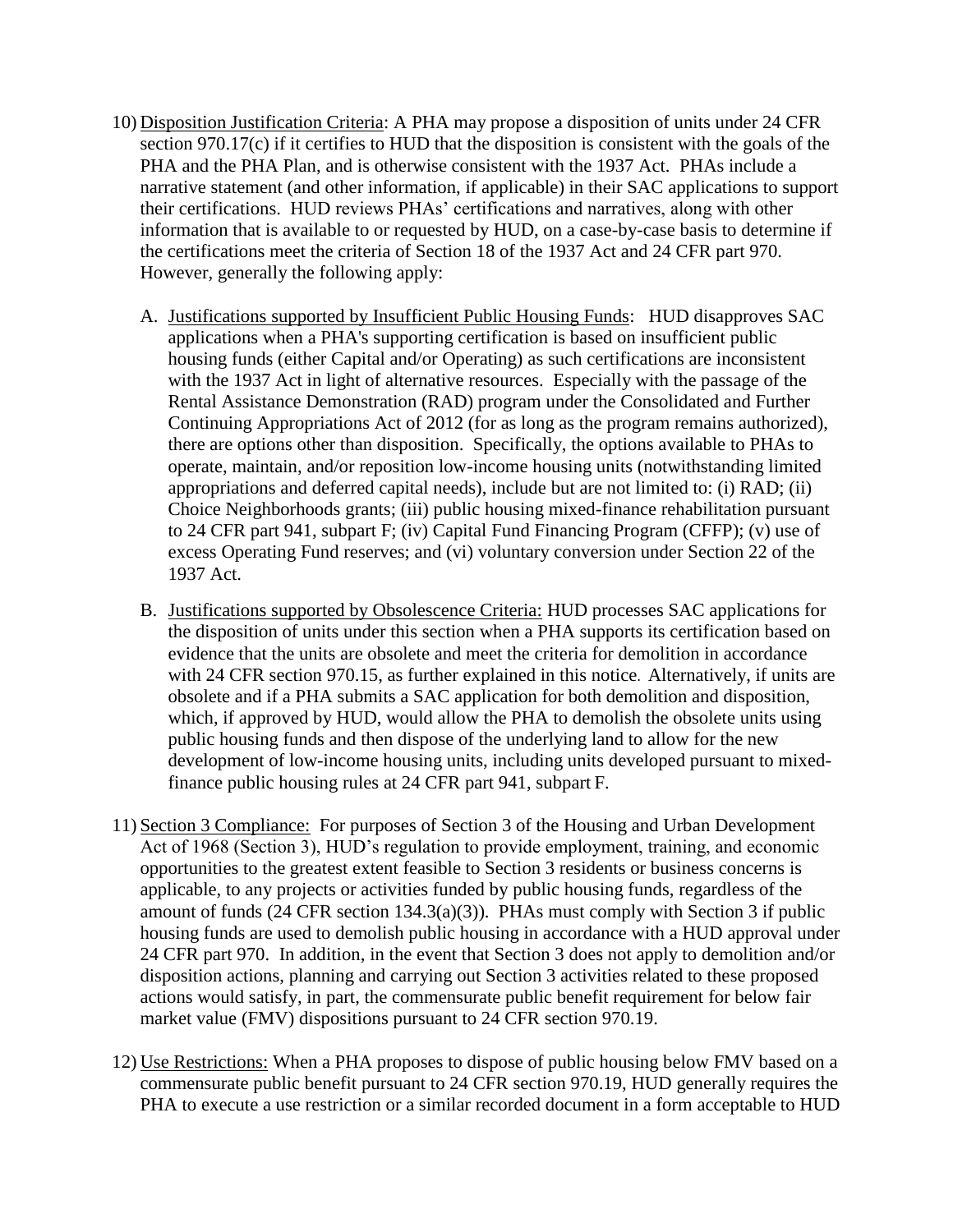that assures the use of the property for the HUD-approved commensurate public benefit for a period generally not less than thirty (30) years. HUD generally requires that such use restriction is recorded in a first priority position against the property and survives the foreclosure of any mortgages or other liens on the property.

- 13) Use of Disposition Proceeds: Subject to HUD approval, a PHA uses disposition proceeds and any interest earned on proceeds (after payment of HUD-approved disposition and relocation costs) for the following: (1) unless waived by HUD, retirement of outstanding obligations, if any, issued to finance original development or modernization of the project; or (2) payment of CFFP debt or later issued modernization debt on the project. If any proceeds remain after any required repayment of these debts, proceeds may be used for the provision of lowincome housing or to benefit the residents of the PHA, which uses may include: (a) modernization or operation of existing public housing; (b) development of public housing as defined by 24 CFR part 941; (c) funding of homeownership units in accordance with an approved homeownership plan under sections 9, 24, and 32 of the 1937Act; (d) construction, rehabilitation, and/or acquisition of dwelling units assisted by funds under Section 8 of the 1937 Act; (e) benefits to the residents of the PHA (e.g. job training, child care programs, service coordination); (f) leveraging other funds to secure commercial enterprises on-site to serve public housing residents; (g) funding shortfalls or other new allocations of vouchers under Section 8; and (h) other housing assisted under the 1937 Act or benefits to the residents of the PHA, as approved by HUD. Proceeds may be leveraged with other funds so long as net proceeds are used on a pro-rata basis to fund only the HUD-approved uses (e.g. lowincome housing units). PHAs include a specific description of their proposed use of proceeds in their SAC applications. HUD approval is required of all proposed uses of proceeds to ensure PHAs use proceeds in compliance with Section 18 of the 1937 Act and 24 CFR section 970.19.
- 14) Demolition Review Criteria for Cost Ineffectiveness: If a PHA proposes to demolish public housing or non-dwelling structures under 24 CFR section 970.15, HUD reviews the PHA's certification and supporting documentation in accordance with the following to determine that rehabilitation of the public housing is cost prohibitive. The PHA's application evidences that no reasonable program of modifications is cost-effective to return the project to its useful life. HUD evaluates the PHA's determination of the cost-effectiveness of rehabilitation in comparison to the project's total development cost (TDC) in accordance with the following:
	- A. Rehabilitation cost-estimate is supported by a list of specific and detailed work-items indentified on form HUD-52860-B;
	- B. Rehabilitation cost-estimate includes only work-items necessary to address the project's immediate needs (up to three years);
	- C. Rehabilitation cost-estimate includes only work-items necessary to return the project to an average quality (e.g. not costs associated with non-assisted housing).
	- D. Rehabilitation cost-estimate includes only necessary repair costs (e.g. with the exception of air conditioners, no new items such as on-site improvements other than those required by local ordinances, washer/dryer hook-ups, garbage disposals, porches);
	- E. Rehabilitation cost-estimate includes only hard construction costs (HCC) as defined in 24 CFR part 905 (generally anything inside a dwelling and within five feet of the exterior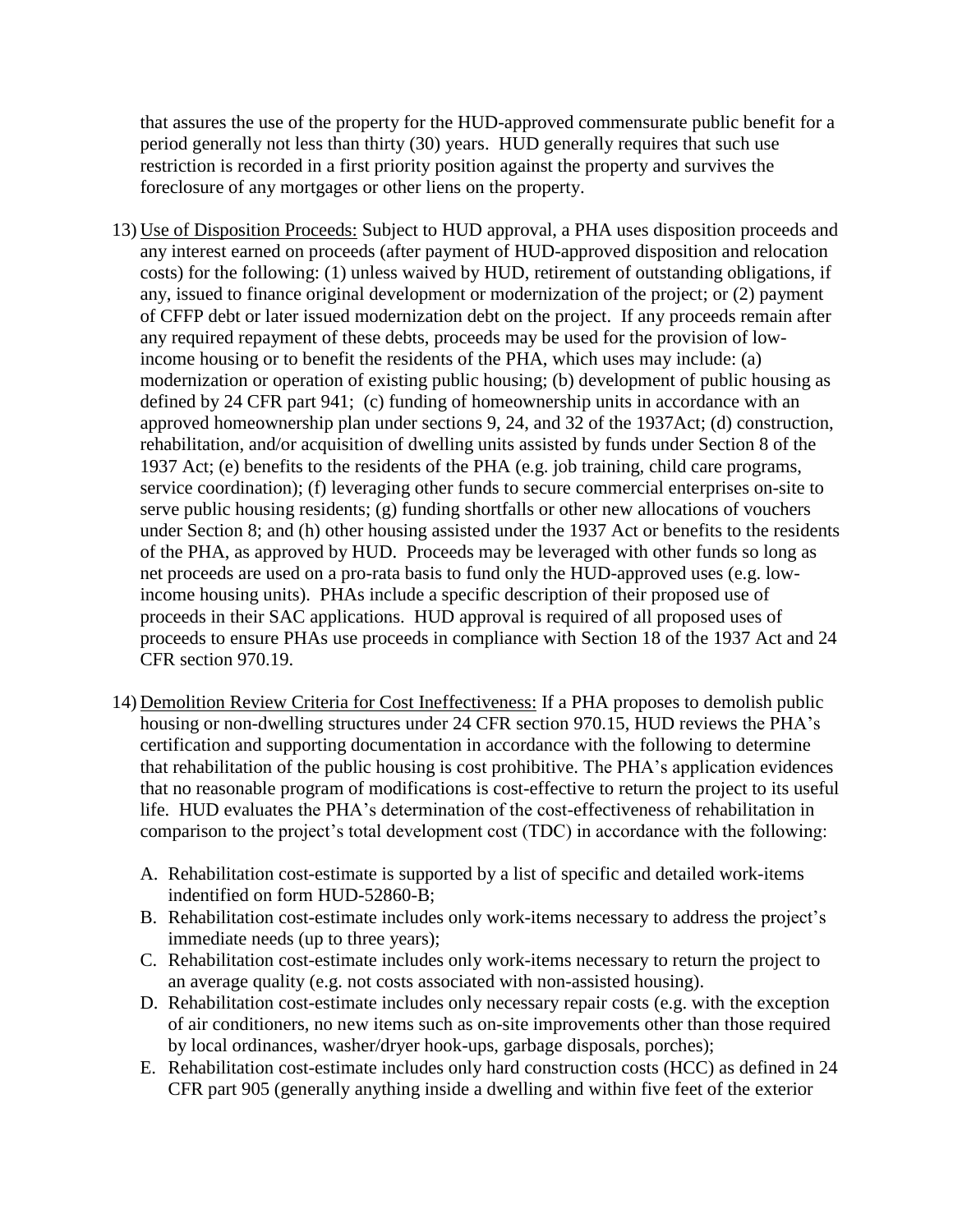walls, but not site improvements, parking lots, security cameras, playgrounds, community center);

- F. If a PHA uses HUD-accepted cost-standards such as the R.S. Means cost index and the Marshall & Swift cost index, then work-item cost-estimates may include labor costs (e.g. general conditions, profit and overhead) but then these labor costs are not be included as separate cost items;
- G. If costs of asbestos or lead-based paint abatement are in the rehabilitation cost-estimate, then PHAs submit verifying inspection reports. If costs of repairing structural defects are in the rehabilitation cost-estimate, then PHAs submit a report by a licensed professional engineer;
- H. If costs of rehabilitating unit(s) to be accessible to families with disabilities are in the rehabilitation cost-estimate, then PHAs compare such unit counts with the requirement for 5% of total housing stock under Section 504 of the Rehabilitation Act of 1973; and
- I. The following fees are acceptable safe harbors for public housing rehabilitation: Construction contingency at 5% - 10%; Architect fees at 4% - 7% and PHA administration fees up to 2%.
- 15) Demolition Review Criteria for Obsolescence: If a PHA proposes to demolish public housing or non-dwelling structures under 24 CFR section 970.15, the SAC application provides a detailed description of the project's physical obsolescence, including a description of work items identified in the PHA's rehabilitation cost-estimate, as well as any other details of the project's obsolescence (e.g. other factors that have seriously affected the marketability, usefulness or management of the project). A PHA may submit its most recent Physical Needs Assessment (PNA) as part of its SAC application in order to further support its certification of obsolescence. HUD may conduct or contract a site inspection of a proposed demolition at its discretion and/or to review allegations of PHA certification inconsistencies. A high vacancy rate alone does not justify obsolescence as PHAs lease vacant units in accordance with the Annual Contributions Contact (ACC) with HUD. If the PHA proposes demolition of only a portion of a project, then the description of the partial demolition ensures the viability of the remaining portion of the project.
- 16) No Demolition or Disposition Prior to HUD's Approval: PHAs may not begin any demolition or disposition, including the resident relocation process, prior to receiving written HUD approval of the SAC application. Pursuant to the ACC, PHAs continue to occupy public housing units until a SAC application is submitted and may continue to lease-up units during HUD's review or after HUD's approval of an SAC application depending on community needs and the unit conditions.

Pursuant to 24 CFR section 970.25(b), PHAs may consolidate occupancy within or among buildings of a project or among projects, or with other housing for the purposes of improving living conditions of, or providing more efficient services to residents, without submitting a SAC application or during HUD's review of an application. If a PHA moves or relocates residents under this occupancy consolidation exception, then such actions are in accordance with public housing occupancy rules (which may include involuntary moves) or other applicable federal requirements and not in accordance with the relocation requirements of 24 CFR part 970. Relocation assistance, including replacement housing, must be provided on a